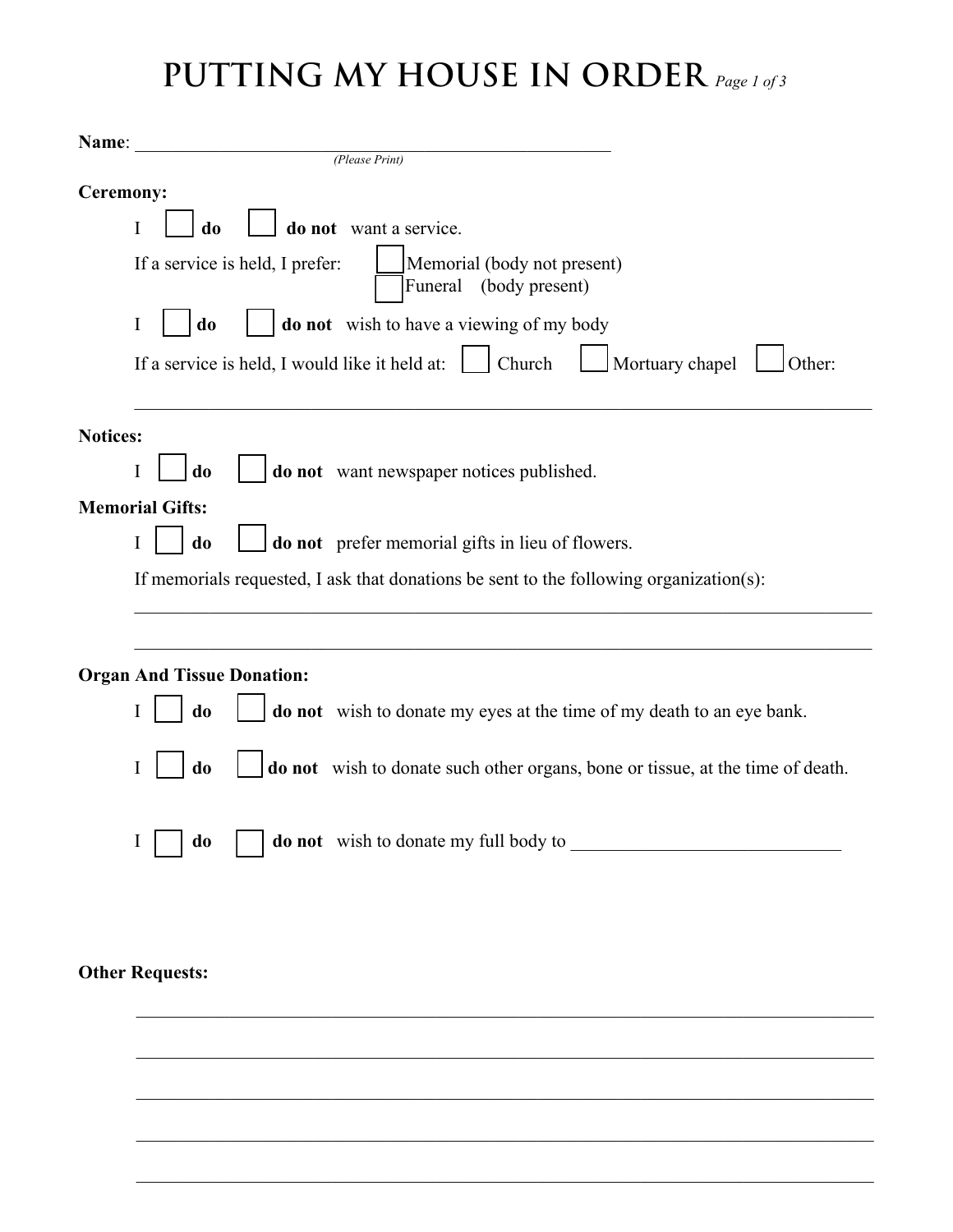## **PUTTING MY HOUSE IN ORDER** *Page 2 of 3*

**VITAL STATISTICS: This information is required for Death Certificate** *Please Print legibly*

| Full<br>Legal Name: <u>First</u> |                                   |                                                             |                                   |                                                   |
|----------------------------------|-----------------------------------|-------------------------------------------------------------|-----------------------------------|---------------------------------------------------|
| <b>Other Names</b>               |                                   | Middle                                                      | Last                              | Suffix (Jr, III etc)                              |
| <b>Personal Information:</b>     |                                   |                                                             |                                   |                                                   |
|                                  | Date of Birth: Month Day          |                                                             | Year                              |                                                   |
|                                  |                                   | Birthplace: <u>city or county</u>                           |                                   | state or foreign country                          |
|                                  |                                   |                                                             |                                   |                                                   |
|                                  |                                   |                                                             |                                   | $Sex:$ $\Box$ 'Male $\Box$ Female Race(s): $\Box$ |
|                                  |                                   |                                                             |                                   | Hispanic? $\Box$ $Yes \Box$ No If Yes, specify:   |
|                                  |                                   |                                                             | $N$ o                             |                                                   |
| <b>Residence:</b>                |                                   |                                                             |                                   |                                                   |
|                                  |                                   |                                                             | Street Address including Apt .No. |                                                   |
| City                             |                                   | $(Zip+4)$<br>State                                          | County                            | Country                                           |
|                                  | Resided in County since:          |                                                             |                                   |                                                   |
|                                  | Residence Inside City Limits:     | $N_o$<br>$\gamma$                                           | Unknown                           |                                                   |
| Marital Status: [                | Never Married                     | Married                                                     | Widowed<br>Divorced               | Domestic Partner                                  |
|                                  |                                   | Name of Spouse or Domestic Partner (before first marriage): |                                   |                                                   |
| <b>Occupation:</b>               |                                   |                                                             |                                   |                                                   |
|                                  |                                   | (a) Kind of work done during most of working life:          |                                   | (if retired, give former occupation)              |
|                                  | (b) Kind of business or industry: |                                                             | (do not use company name)         |                                                   |
|                                  |                                   |                                                             |                                   |                                                   |